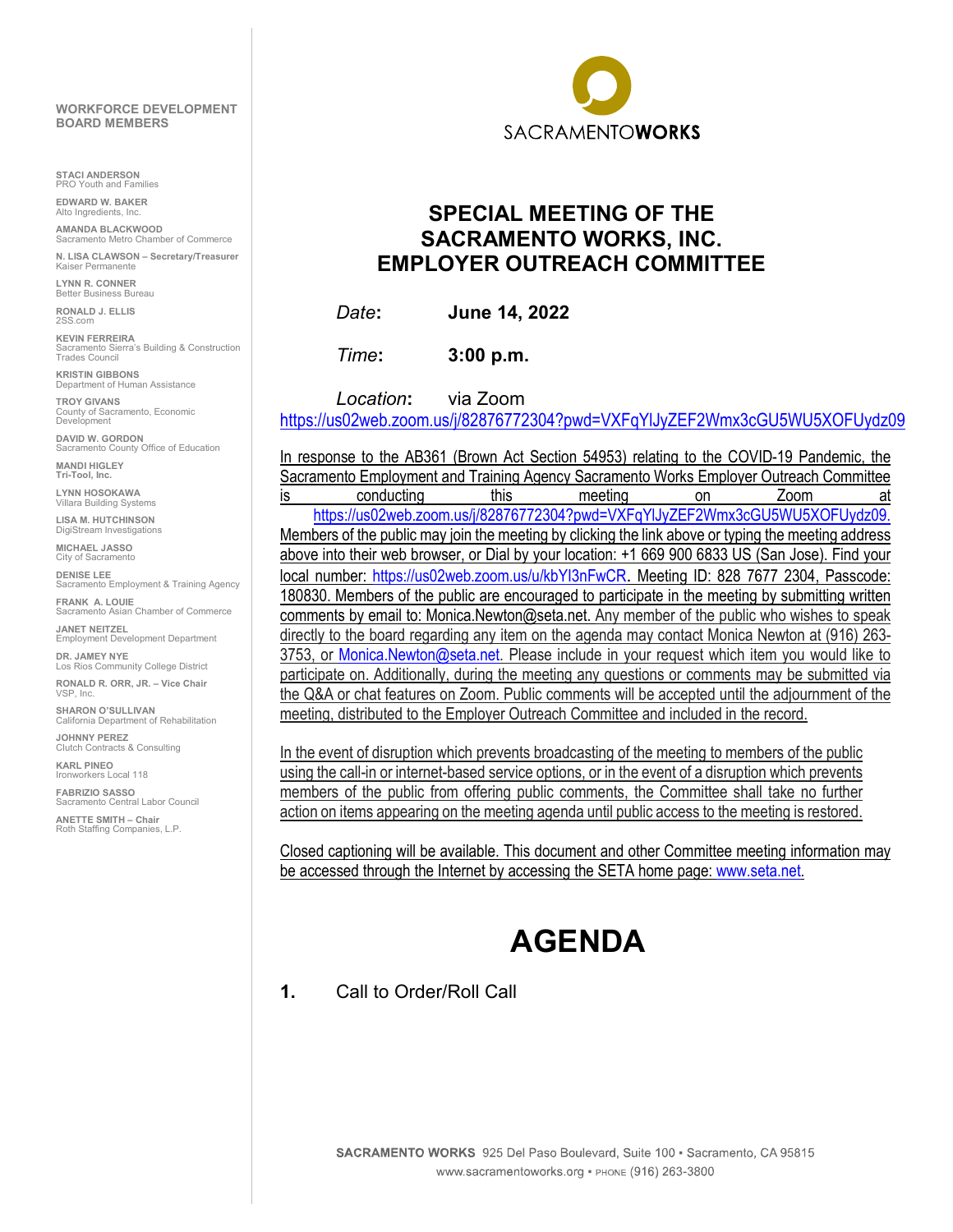- **2.** Action Items
	- A. Approval of Findings and Authorization to Extend Use of Tele-conferencing Procedures for Committee Meetings During Declared State of Emergency and/or While State or Local Officials Continue to Impose or Recommend Measures to Promote Social Distancing *(Legal Counsel)*
	- B. Approval to Allocate \$3,600 in Employer Outreach Funds to Support Three Business Webinars
- **3.** Other Reports
	- A. Committee members
	- B. Staff
	- C. Chair
	- D. Public
- **4.** Next Meeting 2nd Tues**., July 12, 2022 3:00 PM**
- **5.** Adjournment

**Committee Members**: Jazmine Alop, Ed Baker, Ron Ellis, Linzie Fukushima, Spencer Hoke, Renee John, Brittany Jones, Janet Neitzel, Ron Orr, Kriztina Palone, Fabrizio Sasso, Susan Wheeler (12)

#### **This meeting is open to all members of the Sacramento Works, Inc. Board and the public.**

#### **DISTRIBUTION DATE: Wednesday, June 8, 2022**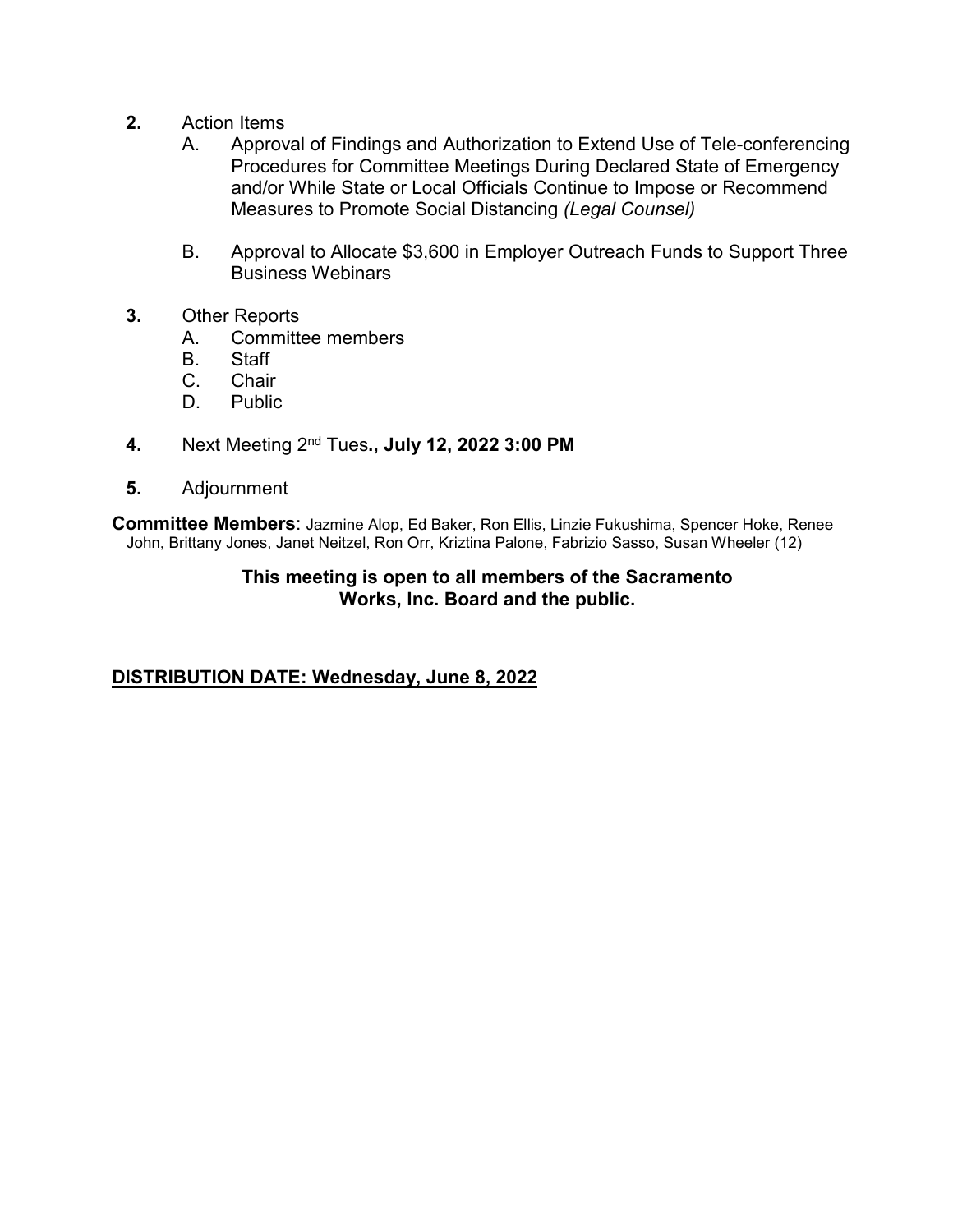### ITEM 2-A- ACTION

#### APPROVAL OF FINDINGS AND AUTHORIZATION TO EXTEND USE OF TELECONFERENCING PROCEDURES FOR COMMITTEE MEETINGS DURING DECLARED STATE OF EMERGENCY AND/OR WHILE STATE OR LOCAL OFFICIALS CONTINUE TO IMPOSE OR RECOMMEND MEASURES TO PROMOTE SOCIAL DISTANCING

#### BACKGROUND:

California Governor Gavin Newsom has issued the long-existing state of emergency related to COVID-19, which remains in effect. Governor Newsom had previously authorized local agencies, by Executive Order, to conduct meetings under the Brown Act utilizing Zoom or other remote procedures to conduct meeting by modified teleconference procedures. In September 2021, the legislature signed and passed into law AB 361, which amended Section 54953 of the Brown Act to similarly authorize teleconferencing of Committee Meetings, provided necessary procedures are followed.

Under AB 361, in the event of disruption which prevents broadcasting of the meeting to members of the public using the call-in or internet-based service options, or in the event of a disruption which prevents members of the public from offering public comments, the legislative body shall take no further action on items appearing on the meeting agenda until public access to the meeting is restored.

AB 361 also authorizes public agencies to continue to hold subsequent meetings via teleconference procedures during any state of emergency that directly impacts the ability of the members to meet safely in person or while State or local officials continue to impose or recommend measures to promote social distancing. The Governor's declared continuing state of emergency remains active and continues to serve to protect members of the public from unnecessary risk and exposure to COVID-19. In addition, Sacramento County continues to follow recommendations of the federal CDC promoting social distancing outside of the home and especially indoors. Given these circumstances, in order to allow for the next Committee meeting to be held by teleconference procedures consistent with AB 361, the Committee must make the following findings no later than 30 days after the first teleconferencing meeting and every 30 days thereafter by majority vote:

> a. The legislative body has reconsidered the circumstances of the state of emergency.

- i. Any of the following circumstances exists: The state of emergency continues to directly impact the ability of the members to meet safely in person.
- ii. State or local officials continue to impose or recommend measures to promote social distancing.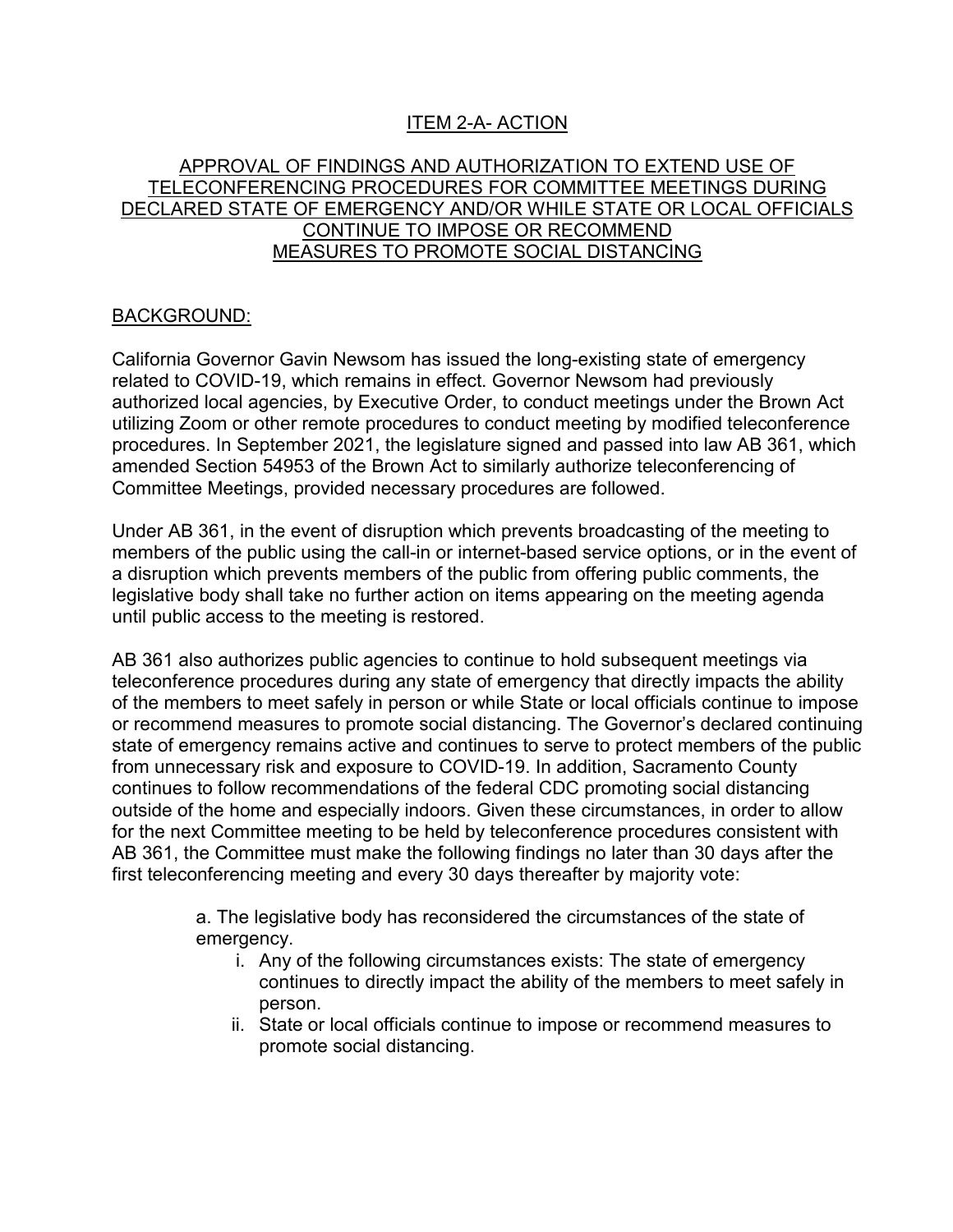ITEM 2-A-ACTION (continued) Page 2

#### RECOMMENDATION:

Authorize the continued use of teleconferencing for Sacramento Works Employer Outreach Committee meetings under AB 361, occasioned by the continuing state of emergency issued by Governor Newsom and the continuation of local and federal recommendations promoting social distancing outside of the home and especially indoors and, based thereon, make the following findings in support of this action:

- a. The Committee has reconsidered the circumstances of the state of emergency.
- b. The following circumstances exist:
	- i. The state of emergency continues to directly impact the ability of the members to meet safely in person.
	- ii. State or local officials continue to impose or recommend measures to promote social distancing.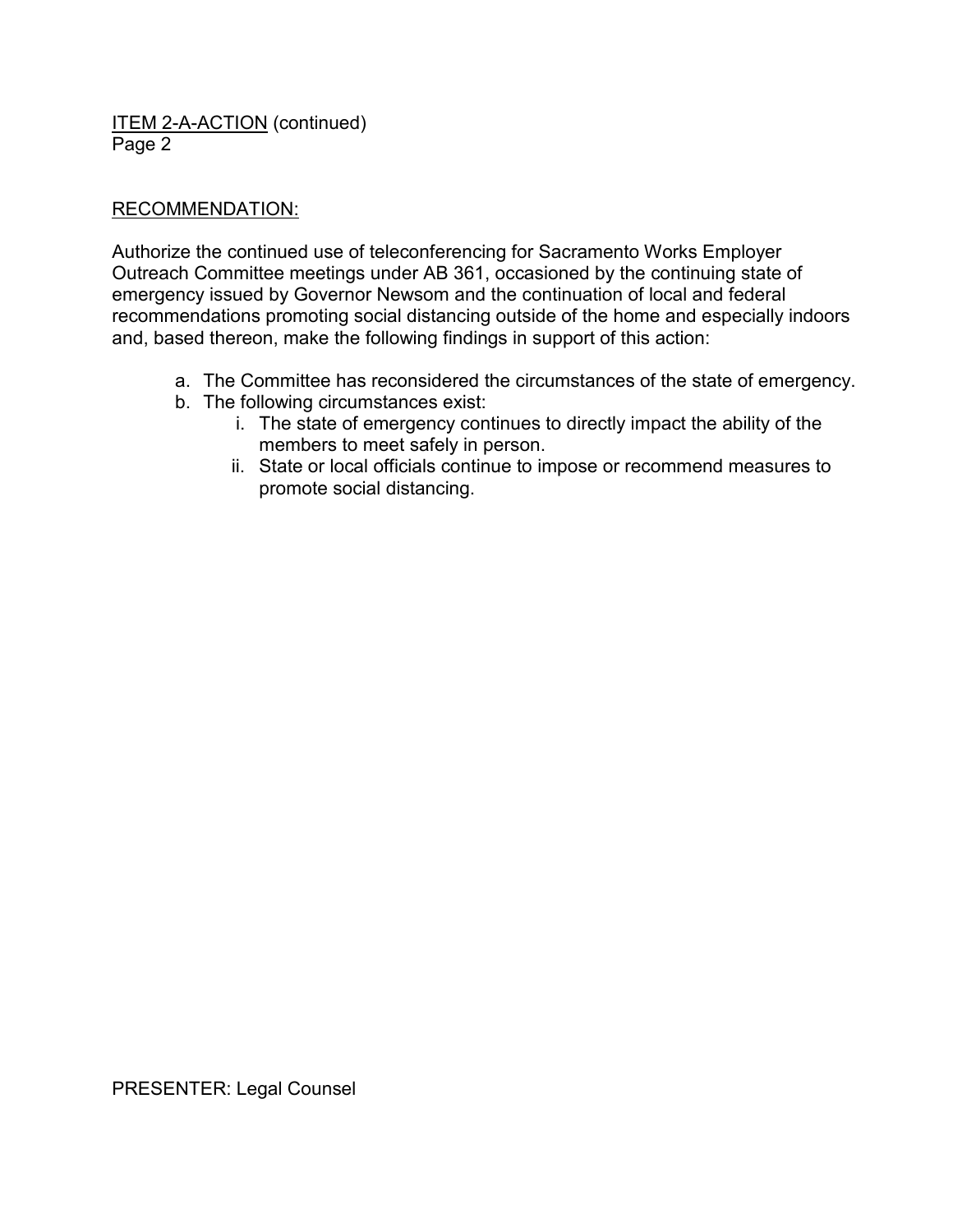#### ITEM 2-B- ACTION

#### APPROVAL TO ALLOCATE \$3,600 IN EMPLOYER OUTREACH FUNDS TO SUPPORT THREE BUSINESS WEBINARS

#### BACKGROUND:

In March 2022, the Employer Outreach Committee approved the release of a Request for Information – Business Workshops/Seminars. SETA/Sacramento Works received two information responses by the March 31, 2022 deadline:

- (1) Aguiar Professional Training, a Strengthscope-certified training and executive coaching company specializing in organizational effectiveness for teams and individuals using strength-based workshops and one-on-one coaching. The cost for a 45-minute workshop session is \$1,200.
- (2) California Employers Association (CEA), founded in 1940, a not–for–profit employer's association that serves over 15,000 businesses throughout California. CEA's consulting and training services help California employers on a wide range of HR and management issues including expertise in wage and hour compliance, [employee handbooks,](http://asoft30125.accrisoft.com/employers/index.php?submenu=employee_handbook&src=gendocs&ref=EmployeeHandbook&category=services) [recruitment,](http://asoft30125.accrisoft.com/employers/index.php?submenu=recruiting&src=gendocs&ref=Recruiting&category=services) [union negotiations](http://asoft30125.accrisoft.com/employers/index.php?submenu=representation&src=gendocs&ref=Representation&category=services) and organizational development. The cost for a 45-minute session is \$995.

The Employer Outreach Workshop Subcommittee short-listed the following topics and sent out a survey for committee members to rank those topics that would be the most beneficial to offer as webinars to employers:

- High Engagement and Performance in a Remote World Average Rank 5.1
- Managing Stress and Burnout for Remote Workers Average Rank 4.9
- Avoiding the Great Resignation How to Retain Your Best Average Rank 4.3
- Hiring Smarter: Using a Strengths-Based Approach to Finding the Right Employees – Average Rank 4
- Diversity and Inclusion in the Workplace Average Rank 3.7
- Creating Employee Engagement in a Remote World Average Rank 3.1
- Managing Remote Workers: Out of Sight Isn't Out of Mind Average Rank 2.9

The recommended allocation of \$3,600 is based on offering three webinars at the highest cost level since some topics to be considered are being offered by Aguiar Professional Training at \$1,200 per webinar and some are offered by the CEA at \$995 per webinar.